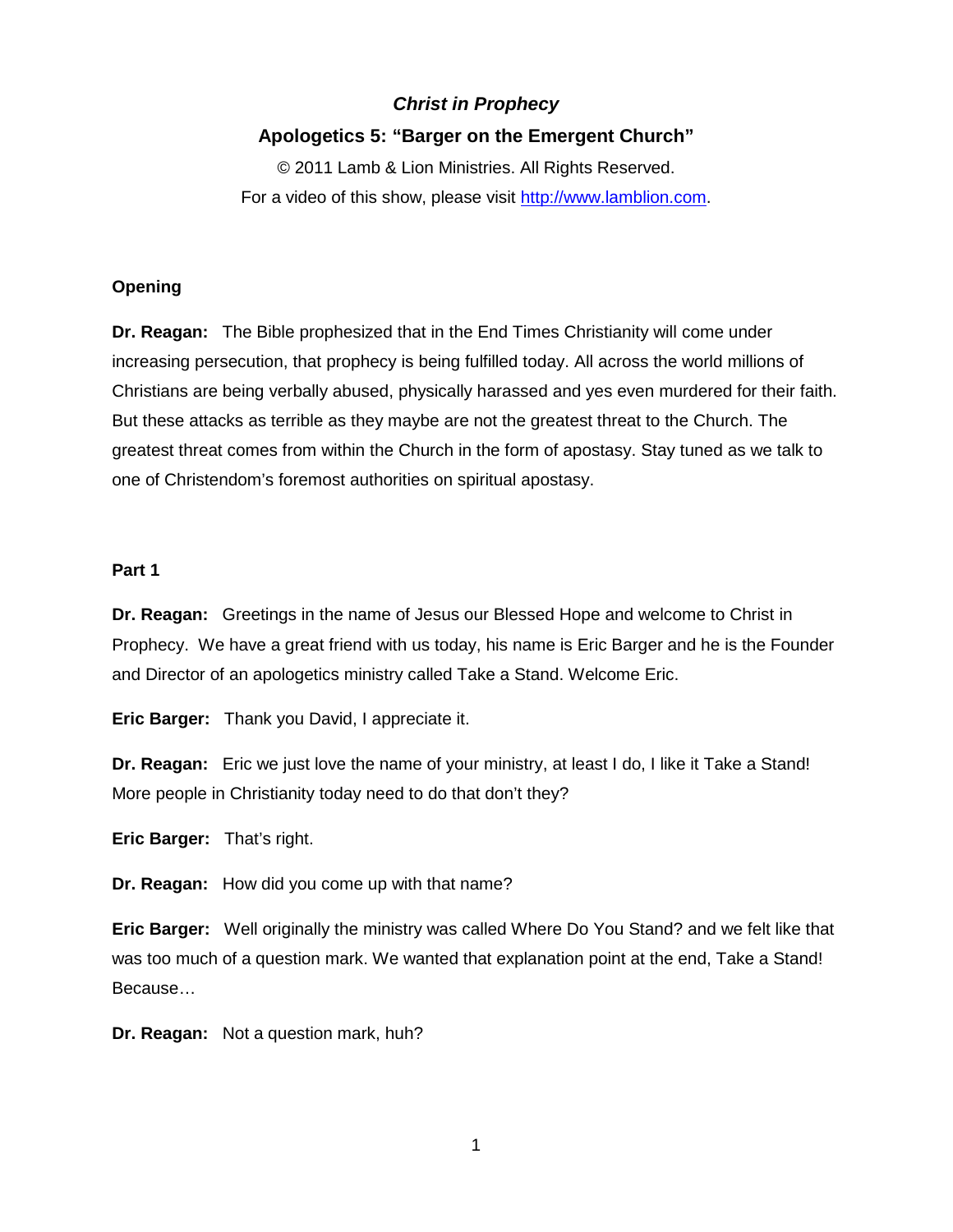**Eric Barger:** Exactly we wanted to portray that the standing with the Scripture and standing with what the Lord has given us to stand on was the most important thing, not questioning where do we stand, but taking a stand.

**Dr. Reagan:** Yeah well we certainly need more of that in Christendom today brother. Well folks also in the studio with me to help me interview Eric is our Web Minister Nathan Jones. Nathan is involved in apologetics on a daily bases as he talks back and forth with people all over the world concerning both Bible prophecy and the fundamentals of the Christian faith. Nathan welcome.

**Nathan Jones:** It's great to be here, thanks.

**Dr. Reagan:** How about you starting us off?

**Nathan Jones:** I would love to. It is great to see you again Eric.

**Eric Barger:** You too.

**Nathan Jones:** Okay, if were are going to talk about apologetics we need to know; what is apologetics? And if you are an apologist does that mean you travel all over the world apologizing for Christianity?

**Eric Barger:** I have a pastor friend of mine that I have known for many years; he is really a mentor to me, one of my mentors. And he wrote me a letter one day, just a terrific reference letter and I didn't ask for it- it just came in the mail, it was a great reference. I was just so blessed that he said those things about me. Well the next day I got a letter from him saying, "Eric Barger is the greatest apologizer you will ever find. Bring him to your church and take him around town and he will apologize for everything." It was a spoof letter, and we had a lot of fun with that, you know.

**Dr. Reagan:** Where does that term come from Eric?

**Eric Barger:** He meant the first letter by the way. Well the term apologetics comes from the terms in the Bible 8 times, apologia it is the Greek word, which is an able defense of the faith. So apologetics isn't about being sorrow for anything. And there are all kinds of Apologists out there; there are Democrat, Republican, Muslim, Christian, Mormon, all kinds of Apologists out there. Well I am a Christian apologist, I am standing on what the Scripture says on the Bible, and I am trying to give answers and reasons for our faith. And the most famous use of that is in 1 Peter 3:15, "Be ready always to give an apologia, or an answer."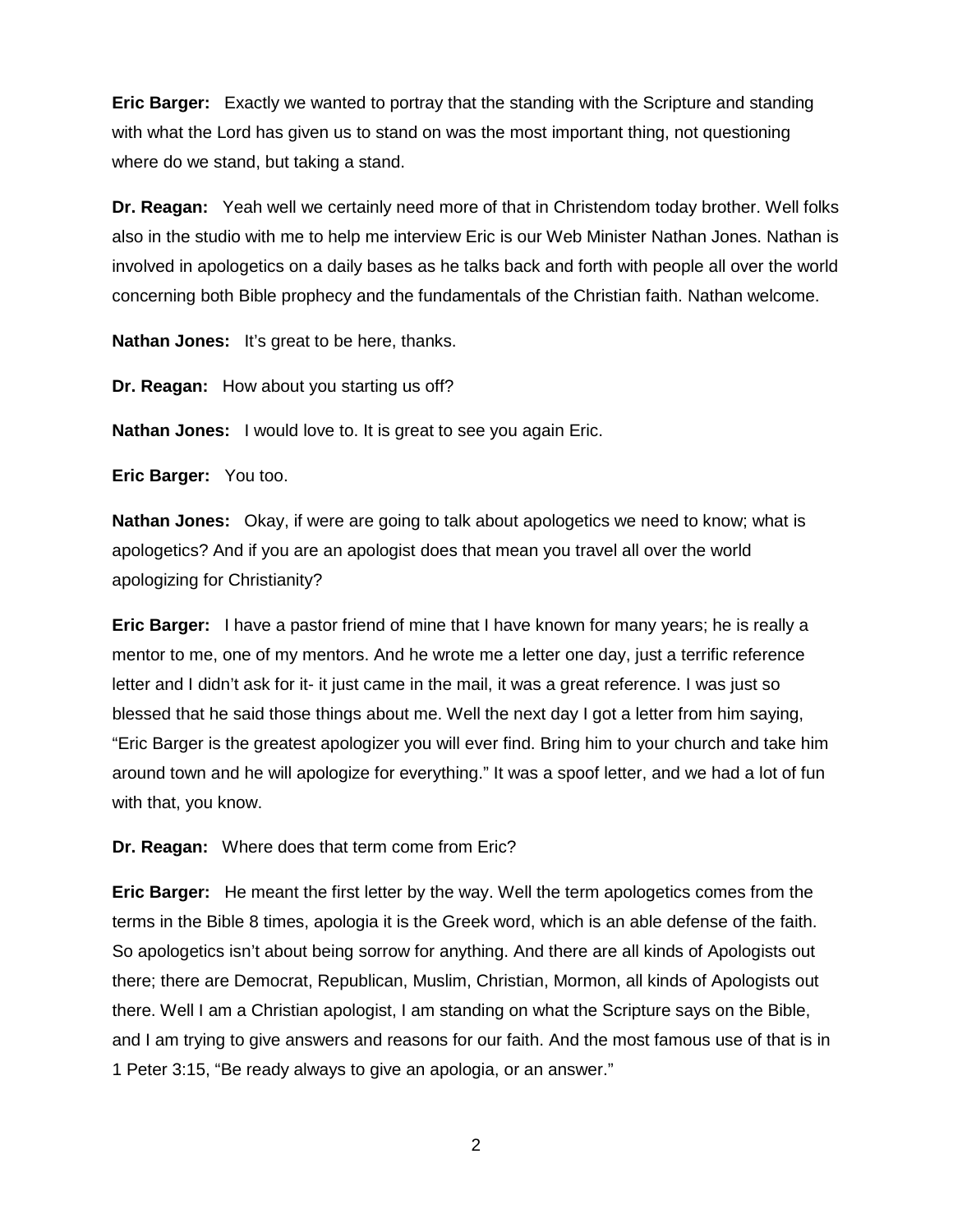**Dr. Reagan:** Okay, so you are not apologizing.

**Eric Barger:** I am not apologizing.

**Nathan Jones:** There is nothing to apologize for.

**Eric Barger:** That's right Jesus carried all of my sorrows, and He has taken care of all of my shortcomings, and I am not perfect but I am forgiven and I am helping people to understand the defense of the faith. And that is where we all ought to be.

**Dr. Reagan:** Well what kind of topics do you cover in your particular ministry? For example do you get into a discussion on cults?

**Eric Barger:** Sure, we deal with the cults, we deal with spiritual warfare, and really all I do, the whole genre of the ministry is spiritual warfare of some sort. I have written a book on the occult and how it has become popular in our culture. I deal with current issues in the Church, and that may be the thing I talk about the most these days. But when you deal with occults, and you are exposing the false doctrines in the cults that is another word called polemics. So you kind of mix together and sometimes when you are defending the faith and expressing what the truth of Christianity is, you are also exposing false belief systems so they kind of go together.

**Dr. Reagan:** So you are talking about cults, you are talking about occults, you are talking about spiritual warfare. You even get into discussion of music don't you?

**Eric Barger:** I do, I was a rock musician for many years, I was a record producer, recording engineer, and I say I was a professional drug addict back in those days.

**Dr. Reagan:** You also had a little longer hair, didn't you?

**Eric Barger:** I did. I wrote three books on the secular rock music industry back in the 1980's, and our ministry slowly evolved into talking about, you know the cults and talking about the occult, and now of course dealing with the church.

**Dr. Reagan:** So you would maintain that music can really have an impact on a person; what they think, how they act.

**Eric Barger:** The lifestyle of it had an impact on me. I wanted to be like my hero's, my role models, who were the musicians in the 70's, in the 60's even when I first began to start to play.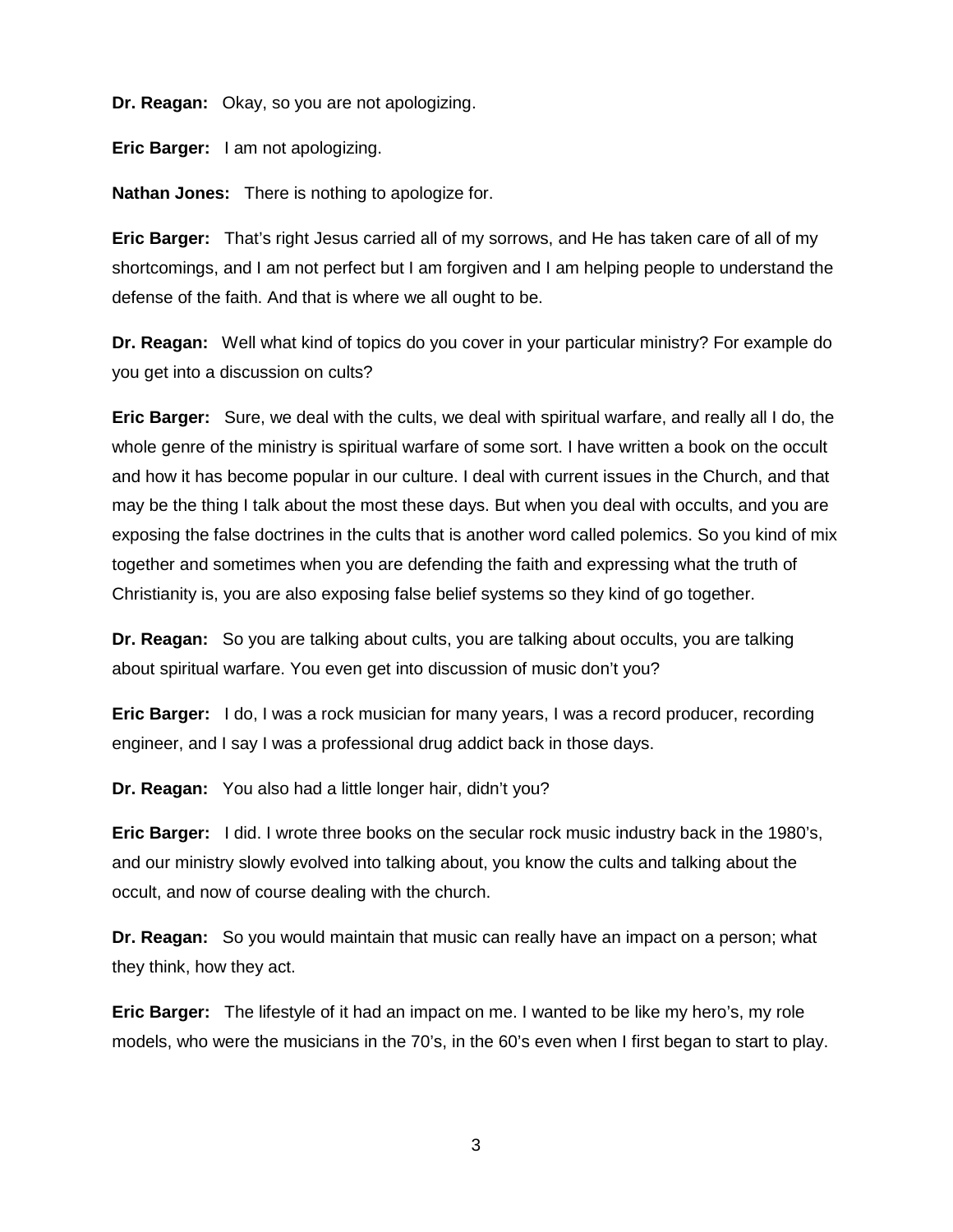**Dr. Reagan:** Well I know one topic that you are very interested in and are speaking out on more and more all the time. And I praise God for the fact that you have the boldness to do it and that is; the Emergent Church Movement. Now what in the world is that? That is such a strange name. Where does the name come from? What is the movement all about?

**Eric Barger:** It has only been around about 15 years, but yet there are millions of people who have fallen into it.

**Dr. Reagan:** And many don't even know it.

**Eric Barger:** Really, I want to caution people, don't be hung up on the term emergent or emerging church, we need to know what we believe and why we believe it first. But we also need to be aware that there are a lot of things being called Christian, or being called acceptable inside Christianity around us. And the emergent church movement is really based on the idea that we need to present the Gospel in a different way. Or present Christianity in a different way to the world because we live in a post-modern society that can't accept what truth is, and we don't want to talk too much about things that divide us. We just want to have an expression of Christianity that feels good to us.

**Dr. Reagan:** Now you just used a term that many of our viewers will not be familiar with. You talked about we live in a post-modern society. What does that mean? What are you talking about?

**Eric Barger:** Well, the idea of post-modernism is that truth is kind of a moving target. Some of the viewers maybe familiar with the term epistemology and that is kind of the spot where knowledge, where we come to a place of figuring out what knowledge and truth are. In the Emergent Church movement it is all about relativism. It is kind of like you make up your own rules as you go along. And as I have examined the Emergent Church leaders the single thing that I have seen over and over is that they use terms that we think we relate to, just like many of the cults do, but they have attached radically different meanings to those terms.

**Dr. Reagan:** Well you know if seems to me what we are really talking about here is the fact that we went through a period of time where people thought that the answer to all man's problems was science and science was going to solve everything. Well science didn't, in fact science made it worse with atomic bombs and so forth. And so are we in a sort of point of rebellion where people are saying, "You know really science isn't it. We've got to move to a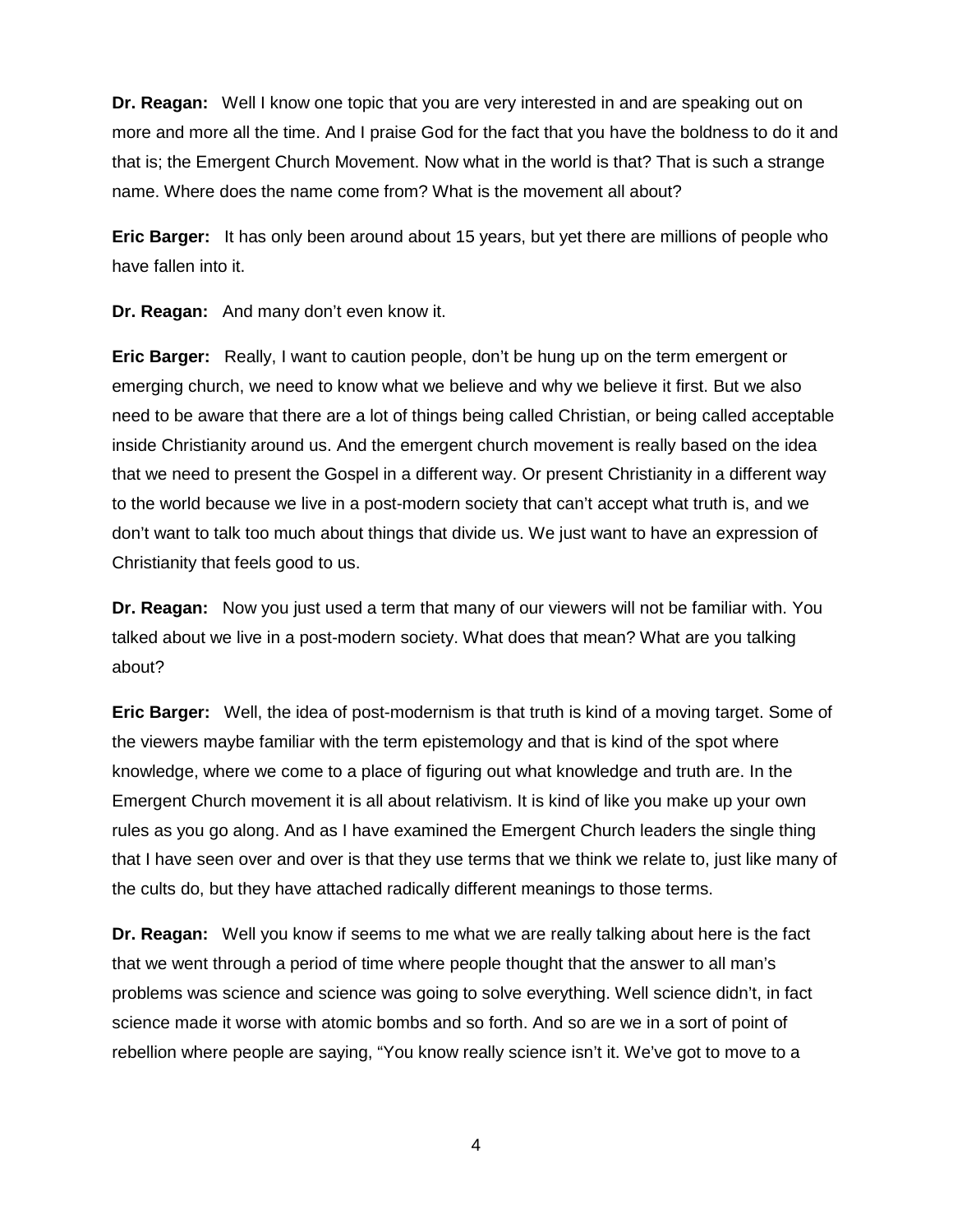more mystical way of thinking, non-scientific, feelings." What are we, again I want to get a hold on what is meant by post-modern.

**Eric Barger:** I've got you. Well, the emergent church and post modernism kind of move hand in hand because the emergent church was supposedly a response to post-modernism.

**Dr. Reagan:** That's right, yeah.

**Eric Barger:** You know the people who first came up with these concepts, I believe they were genuinely concerned about so many of the 20 something, and 30 something people leaving the Church and not coming back. And they were trying to figure out how they could draw them back into the church. But quickly the discussions started turning on the idea of maybe we don't need to hold all the doctrines of the Church. Maybe some of those doctrines, like the doctrine of the trinity, or the doctrine of deity of Christ, or certainly the doctrine of Hell, we can do away with all those kind of things. And you know it will draw those people back, and so it's not just about a new way to present the Gospel, it is about a complete change of what people think the Gospel is.

**Dr. Reagan:** Nathan, almost on a daily bases, I guess really on a daily bases you are confronting post-moderns out there. How would you give us a feel for what a post- modern mentality is?

**Nathan Jones:** It is experiential, truth is what you experience, you filter reality on how you see things. So if the Bible says that Jesus is the Son of God, well I didn't experience Him in my life like that, so He must be an angel or something like that. That is how they come up with their truth. The Bible isn't the absolute thing that it used to be to the post-modern generation.

**Dr. Reagan:** Yeah, so it is really a rejection of absolute truth, the concept of absolute truth, and it is more feelings. You're truth is you're truth, and my truth is my truth. And actually if you are going to discuss something like homosexuality you don't go to the Bible and say, "What does God say about it?" You say, "What do you feel about it?"

**Eric Barger:** Yeah.

**Nathan Jones:** It is the ultimate ego trip because you have become God, you decide what is right and wrong, and you can live in a reality that totally conflicts what, how the world works and that is fine with you. And everyone is supposed to get along and tolerate each other's ego trips.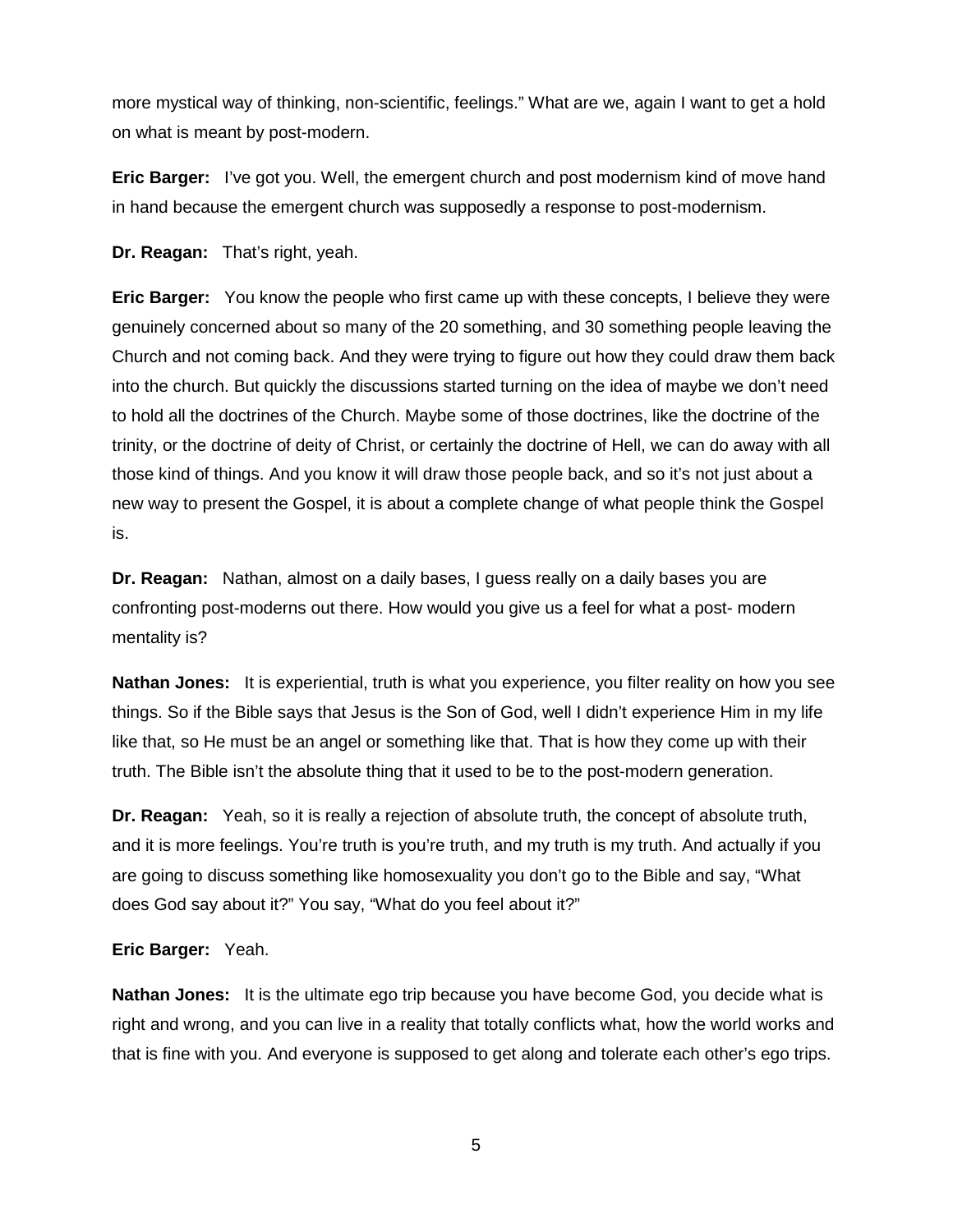**Eric Barger:** What he is saying right there sounds just like defining the New Age Movement. It is all about you making up your own rules about what you think it right. The real problem here is that in the emergent church movement, in the Church in general the lack of authority or lack of respect for the authority of the Bible is the key problem. The Emergent Church would not be an issue if the Church is willing to have its Bible open and test everything that comes along, including what we say against the Word of God to see if it matches up.

**Dr. Reagan:** In fact I recently ran across one of the books in this movement is called, something about Elvis. What is it?

**Eric Barger:** "Velvet Elvis."

**Dr. Reagan:** "Velvet Elvis."

**Eric Barger:** Yeah.

**Dr. Reagan:** And the young writer of that who is one of the leaders of this movement actually makes a statement in there that the idea that the Bible is all we need is absolute nonsense. Said, it sounds good, but we need much more than that.

**Eric Barger:** Yeah, he said, "It sounds good, but it is simply not true," is the way that he ends that statement. You know when I wrote my first book back in 1987, we wrote it with paper and a typewriter, if you can imagine that in our computer world today, you can hardly imagine that. But I remember the editor of that book came in and I worked with her for several weeks and she threw the manuscript down on the desk and she looked at me, actually our kitchen table, she looked at me and said, "Do you really believe everything in this manuscript?" I said, "Yes." I had never seen that look on her face. She said, "Are you sure?" I said, "Yes." She said, "Good because once it is in print you will have to defend it." When somebody writes in their book that the Bible isn't all that we need, they are making their stand. Unless they do a great retraction, and repentance, of course this particular author says that, "Repentance isn't about Christianity." But anyway repentance, if somebody is teaching about repentance they are not talking about Christianity.

**Dr. Reagan:** Well in just a moment what I want to do is have you get very specific about some of the doctrines, or lack of doctrines that characterize this particular movement. Okay?

**Eric Barger:** Okay.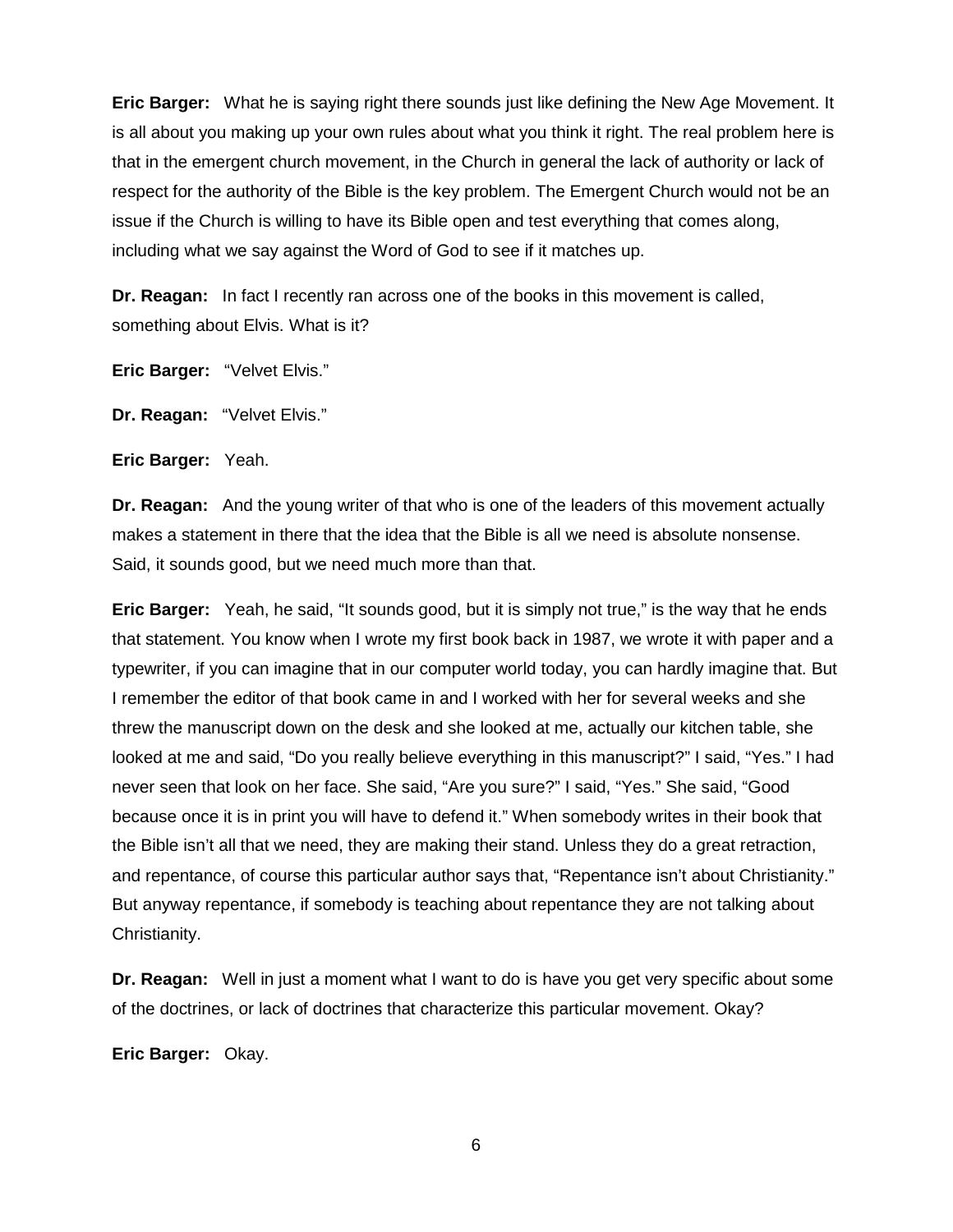## **Part 2**

**Dr. Reagan:** Welcome back to our interview of Eric Barger, one of Christendom's most eloquent defenders of the Christian faith. We have been talking with him about apostasy in the Church today, and we are focusing on what is called the Emergent Church Movement. Eric what are the basic doctrines of this movement?

**Eric Barger:** David I think that's probably the problem is that they really don't have doctrinal standards, they have changed the doctrines of the faith. I sat in an Emerging Church Conference with one of the key speakers, maybe the godfather of the Emergent Movement and he redefined what different terms in the Bible said. He says the term the world is about us saving the earth. He said….

**Dr. Reagan:** So John 3:16 is about saving the earth?

**Eric Barger:** Exactly you could read John 3:16 to say, "So God so loved the world, He sent the Emergent Church to save the planet." These folks are very much into Dominionism and Kingdom Now; the idea that they have all the answers and we are going to be one happy religions family here on the earth. So really it is a doctrinal problem. In fact they believe in the disillusionment of what they would call "cold hard facts," we would call it doctrine. The word doctrine has become a dirty word in a lot of circles, and we have decided to preach the plans of men instead of the Bible. That is what so many pastors have done. And I encourage pastors that are watching that they would come back and preach the Scriptures, preach the Word that is what their people need. That is what we all need. But they want they disillusionment of "cold hard fact," in favor of a more warm and fuzzy subjectivity. They also, they believe that evangelicalism and fundamentalism have failed us and that those terms, and those ideas should go away. And they really adopted a more mystical idea that is closely aligned to the New Age Movement, much more than the Scripture. Yet, they call themselves Christian.

**Nathan Jones:** And Evangelical too, right? Don't they call themselves Evangelicals?

**Eric Barger:** Well that is it.

**Nathan Jones:** They are getting everybody confused.

**Dr. Reagan:** You know the term Evangelical has ceased to have any meaning.

**Eric Barger:** It has.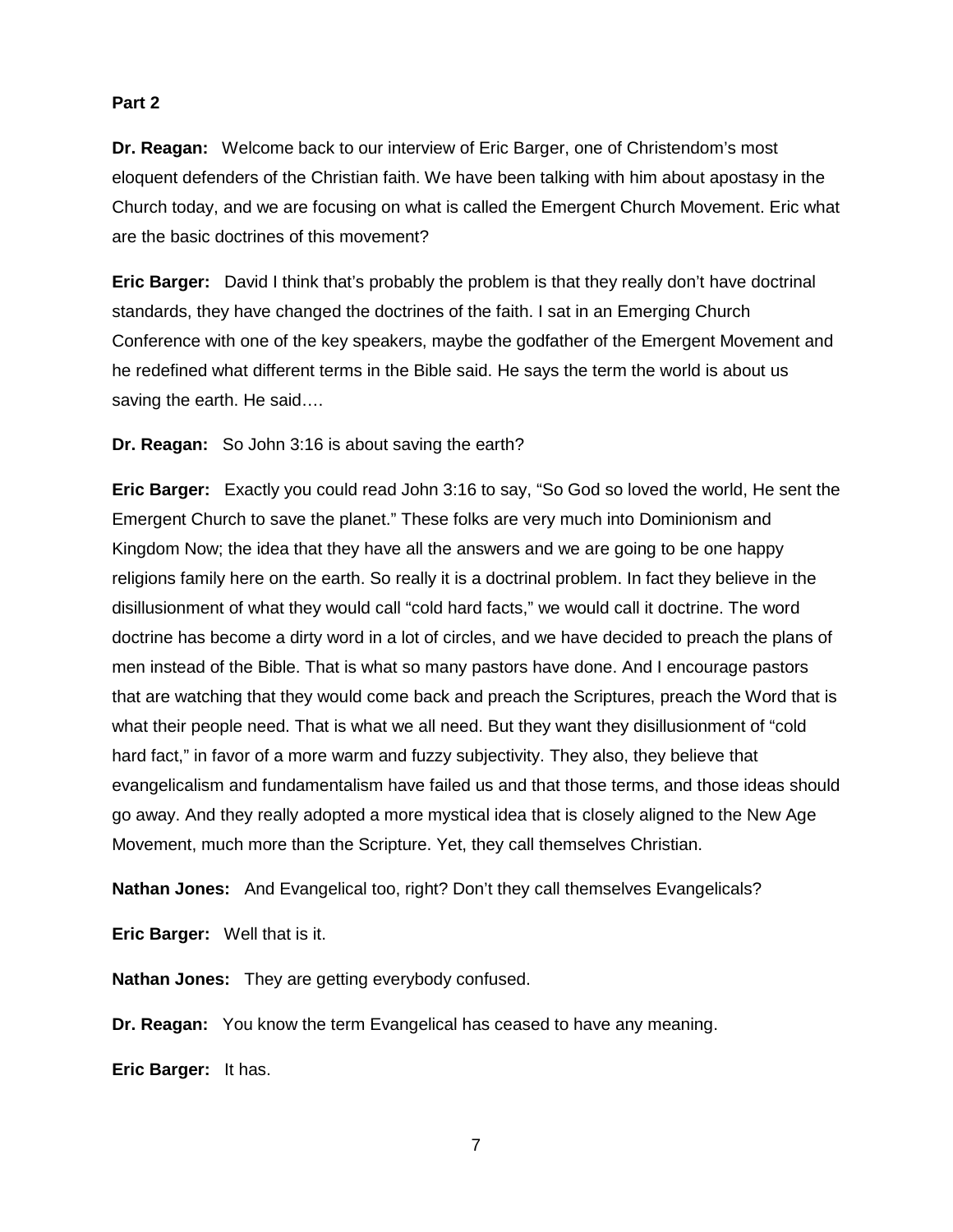**Dr. Reagan:** It used to mean that you stood on the Word of God for everything you believed in. These guys call themselves Evangelicals and that is the least thing they are concerned about.

**Eric Barger:** In one of my presentations on this I am making the statement that the Emergent Church Movement leaders should just be honest and claim what they are doing is not Christian, and come out of the closet and tell people that's not Christian. They are advocating everything, or many things that the Scripture speaks clearly against.

**Dr. Reagan:** And a lot of it reminds me of the old liberal Social Gospel.

**Eric Barger:** Well, Dave I call this a redo of what happened 150 years ago.

**Dr. Reagan:** Right.

**Eric Barger:** Today it can go much quicker because of the advent of our modern technology and communications.

**Dr. Reagan:** We are to be concerned about saving the earth. There is no concept of Jesus coming back anytime soon. In fact Bible prophecy is a laugh to them. It is instead we are going to go out, save the world, and we will conquer the world and one day we will give the Kingdom to Jesus.

**Eric Barger:** That's right we are going to facilitate His return. And you will find the Environmental Movement really steaming under the surface here inside the Emergent Church Movement. But they have a disillusionment of Christian doctrine and really don't want to hang onto it. They believe that the doctrines of the faith are really immaterial and this is why they join hands with Ecumenical Movement with all kinds of other religions and really have become their own cult. I've been saying openly that they really should just admit they are not Christians. What they are doing is not biblical, not Christian. Of course they don't want to talk about these doctrines, anytime you mention doctrine to them in any kind of a debate whether it is on-line or through e-mails or in person, they run for cover.

**Dr. Reagan:** And I understand that a lot of the churches they take approach to preaching of getting up and saying, "Okay, we are going to talk this week about the virgin birth or whatever. So what do you feel about it?" And actually ask people in the audience and they get up and make their comments and all and it is like, "I feel this. And I feel that." Who's to say who is right and who is wrong?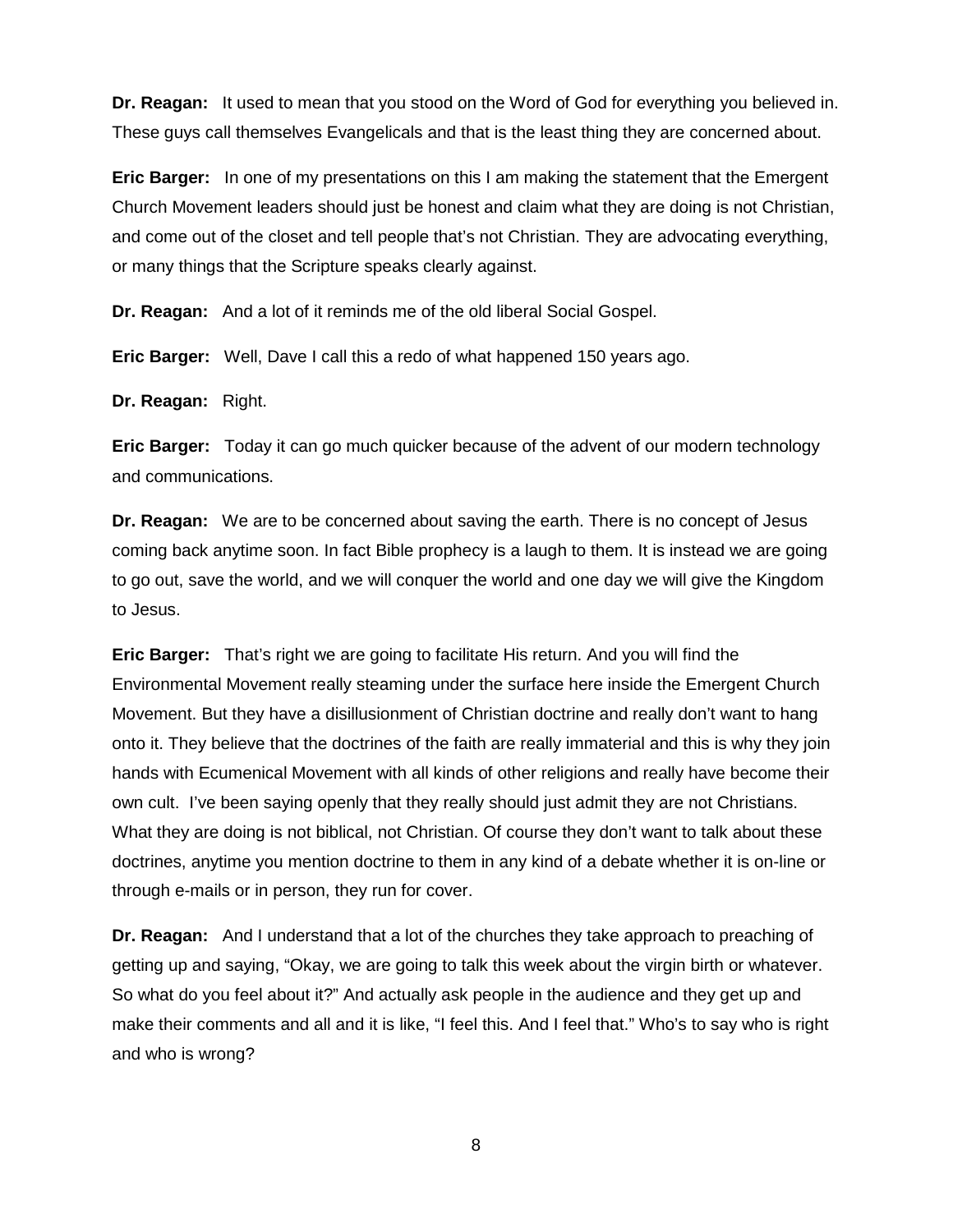**Eric Barger:** Well in liberalized circles or emergent circles if you ask the question for them to all discuss the virgin birth you will come out with Him not being born of a virgin.

**Dr. Reagan:** Well, I know that.

**Eric Barger:** And that is not being the Savior, because if Jesus wasn't born of a virgin we are still all lost. And I would question why in the world do we want to be in church Sunday mornings since He wasn't the Messiah.

**Dr. Reagan:** Another thing…

**Nathan Jones:** Who is Jesus then?

**Dr. Reagan:** Go ahead.

**Nathan Jones:** I'm sorry.

**Eric Barger:** Exactly.

**Nathan Jones:** Who is Jesus then to the Emergent Church? I mean do believe that Jesus is the Son of God? Or who is Jesus to them?

**Eric Barger:** I think some of them would and there are varying degrees of this. But at the same token Jesus becomes more of just a social justice figure.

**Dr. Reagan:** Yes, very much so.

**Nathan Jones:** People feeding the poor and all, not saving their souls.

**Eric Barger:** And that is part of the deal. But I mentioned earlier in the show I was at an Emergent Church Conference and this was all about saving the planet, not the lost people.

**Dr. Reagan:** In fact what was their invitation? Tell about their invitation.

**Eric Barger:** Well, in this particular conference this happened in Nampa, Idaho, at the end of this session, this particular teacher that we are staying away from talking about him by name, but this particular teacher told people to come up, and if they really understood his message of redefinitions of Christianity, which is what he had done all evening and had been doing for 2 days.

**Dr. Reagan:** Yes.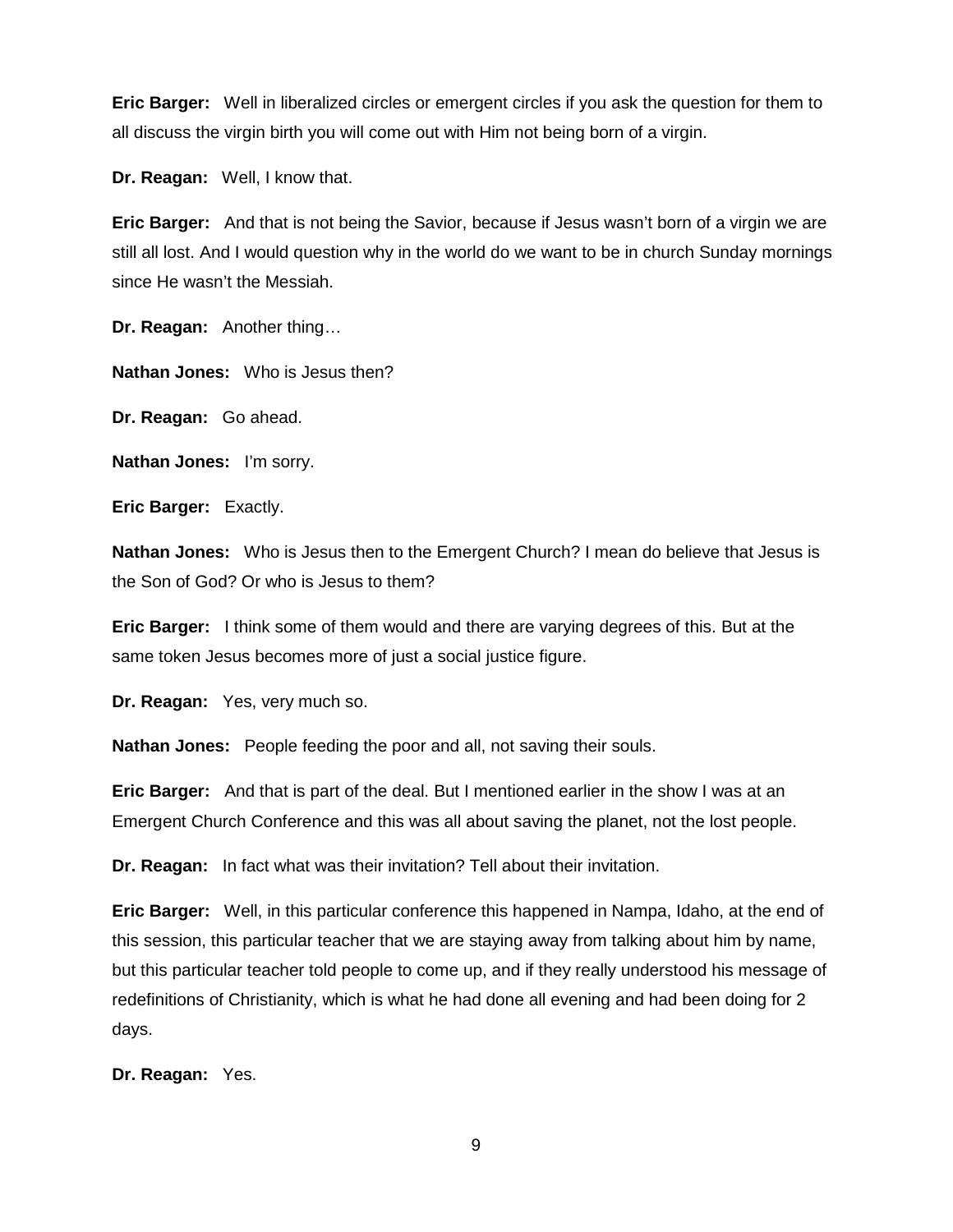**Eric Barger:** He said, "Take water from the vat that is up here on the table, and rebaptise yourself into the new Christianity."

**Nathan Jones:** The new Christianity.

**Eric Barger:** The new Christianity. I have never heard of anybody baptizing themselves into the real Christianity. But then he said, "While you are up here, make sure that you put your hands in the tub of dirt." And these were his words…

**Dr. Reagan:** So they had dirt up there?

**Eric Barger:** They had a farmer's tub that you would feed livestock in full of dirt. And he said, "Put your hands in there to feel what needs to be saved."

**Dr. Reagan:** The earth.

**Eric Barger:** Yes.

**Dr. Reagan:** Mother earth.

**Eric Barger:** I was there with another pastor and we had taken notes, copious notes all through the conference. That is exactly what we both heard him say. And no one did it by the way, now one went up. But the idea was this is what they advocate.

**Dr. Reagan:** Well another aspect of this movement that I am picking up more and more on, and of course it changes everyday, it is just moving all over the place; is more of these guys it seems to me are buying into the idea that there are many different roads to God. And who are we to say that Christianity is the only one?

**Eric Barger:** Yeah, I knew you were going to get into universalism.

**Nathan Jones:** You knew where it was going.

**Eric Barger:** I knew when he started that, I knew it was coming, because really this is….

**Dr. Reagan:** But it is true, aren't they doing this?

**Eric Barger:** Yeah, and they are adopting one of the two brands of Universalism. One that says, "That all paths to God, all religions are equal." And the other one that says, "That everybody is all ready saved."

**Dr. Reagan:** Oh.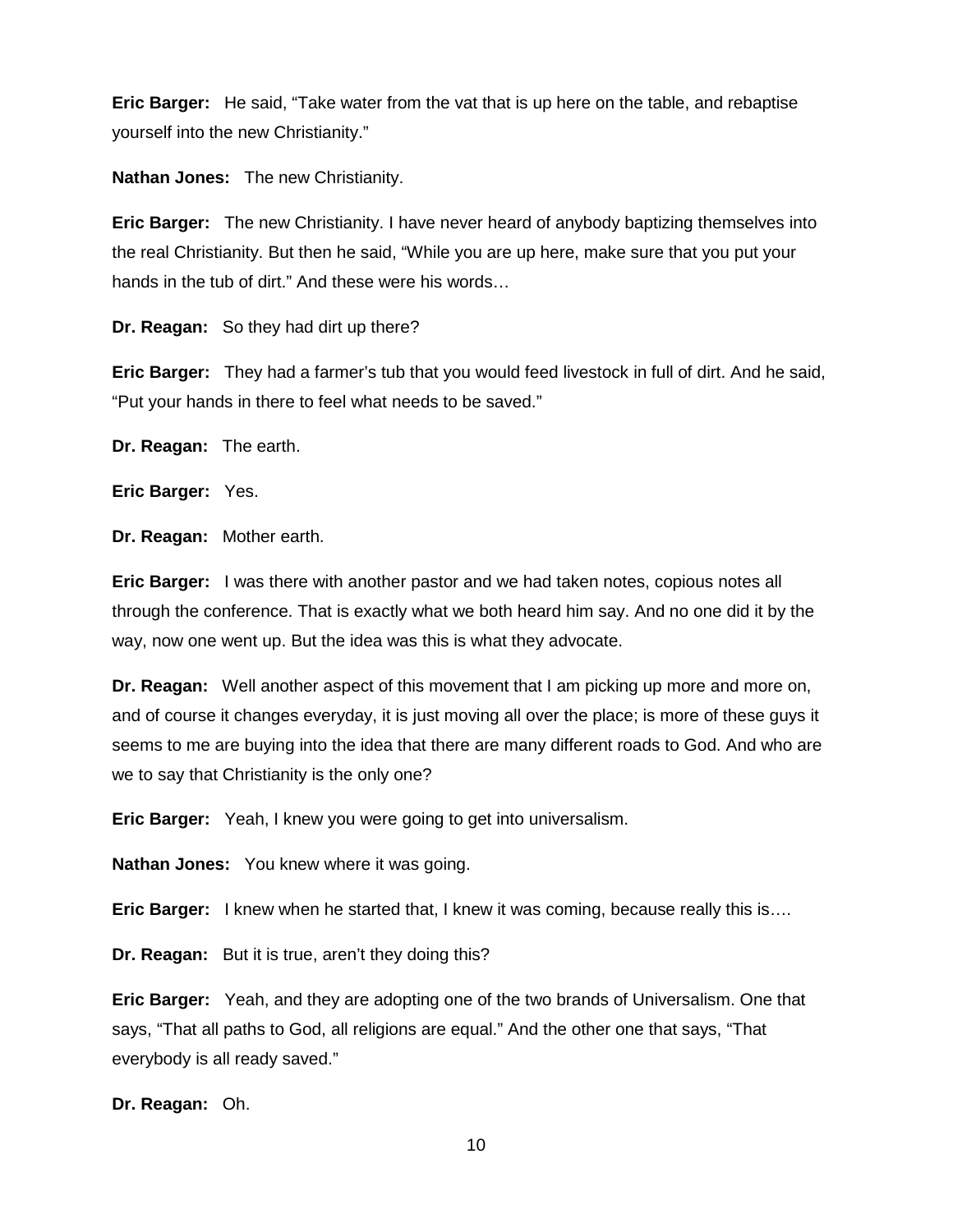**Eric Barger:** That is a form of Christian Universalism, and you would find that I think in the Emergent Movement as much as anything else.

**Dr. Reagan:** Isn't that something well?

**Nathan Jones:** If someone is in their church, we have this good friend of the ministry in England and she is in tears because her children are in an Emergent Church. And their church used to be a really solid Bible church, and all of sudden one day they woke up and realized they were emergent, her son wasn't really believing in the faith anymore. What are some of the signs when you are church, to start seeing your church, and I bet you are going to say missional.

**Eric Barger:** Missional would be one of them.

**Dr. Reagan:** Yeah, what are the red flags here?

**Eric Barger:** Well let me speak to the people who may have gone through that experience, or who are currently going through it. Or maybe right now in this program and they are watching it and all of sudden they realize they are not alone, there are so many people who have been divorced from church if you will. It is the name of one of my messages, because of apostasy; apostasy scatters the sheep. And this thing either very slowly or very quickly has moved into all different kinds of churches.

**Dr. Reagan:** All, I mean all.

**Eric Barger:** We can't pick on one denomination as being emergent or leaning that way because it is way more then that. I develop this little brochure, "How to Spot the Emergent Church in Your Church," and we will probably get a better picture of it and put it up on the screen. But it is a quick and easy read, just a tri-fold pamphlet, two sided that would explain to people what to look for and…

**Dr. Reagan:** What are some of the points?

**Eric Barger:** This would be one of the points; Emergent Christianity is experience over reason, spirituality over doctrine, images over words, feelings over truth, earthly justice over salvation, and social action over eternity. I write here, "The Emergent Church movement takes it name from the idea that the culture has changed and a new church must emerge in response to it." So they are saying that the old way of Christianity doesn't work, and if we want anybody to come to our churches we've got to change the way that we do it. Well it is our responsibility as you all know to be faithful to the Gospel. It is God that saves the people and He gives us ingenuity on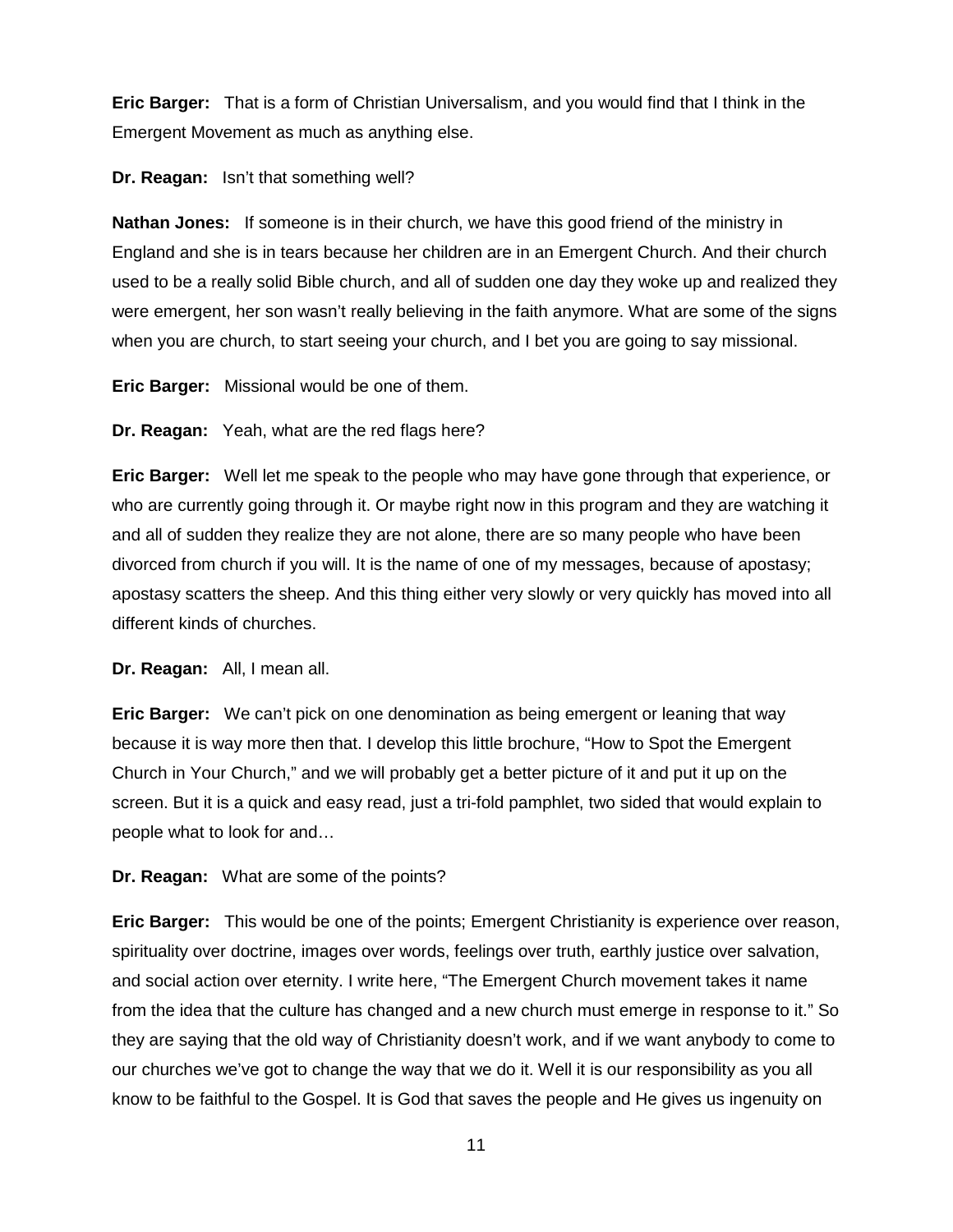how to be creative and so on to let people know that we are available to them and let people know that we want to minister to them. But we can't afford to change the Gospel because we say that the Post-Modern Generation will never accept it. I believe this is one of the implications of the end times, that there will be a rejection of Christianity. So I understand where some of the emergent's are coming from, but they would say that we've got to change to reach the postmoderns. But what they don't realize that I believe this is one of the symptoms or one of the scenarios of the very end days that we are in today.

**Dr. Reagan:** You know the Gospel is supernatural; you don't need to do all kinds of manipulative things.

**Nathan Jones:** Yeah, 2,000 years.

**Dr. Reagan:** You preach the Gospel and people will be convicted of their sins.

**Eric Barger:** That's right, that's right.

**Dr. Reagan:** But it seems to me that this is an attempt to get around trying to really confront people with their sinfulness.

**Eric Barger:** Well, this comes back to the whole Church Growth Movement that says that we want to stay away from things that are confrontational. We want to be light and fuzzy; we want people to only think good things, feel good things.

**Nathan Jones:** Seeker sensitive.

**Eric Barger:** Exactly, and that's not the whole Gospel. You know Jesus is a God of love; He is also a God of justice. We've got to preach both, we have to preach the whole Gospel to be effective, otherwise we preach what Paul called a different Gospel. And I encourage people to go and read the book of Jude, and read Galatians chapter 1, and it clearly outlines that this stuff is going to come, this stuff is happening, we need to be contenders for the faith.

**Dr. Reagan:** This list you just gave us is very interesting and one of them in there that jumped out at me was images over words. What do you mean by that?

**Eric Barger:** Well, they are into the labyrinth you know, and we want to teach meditation techniques, they sing in spiritual formation, and the idea about contemplative mysticism, we want images; we want to feel good, we want to…

**Dr. Reagan:** It sounds like we are going back to the church of the Middle Ages.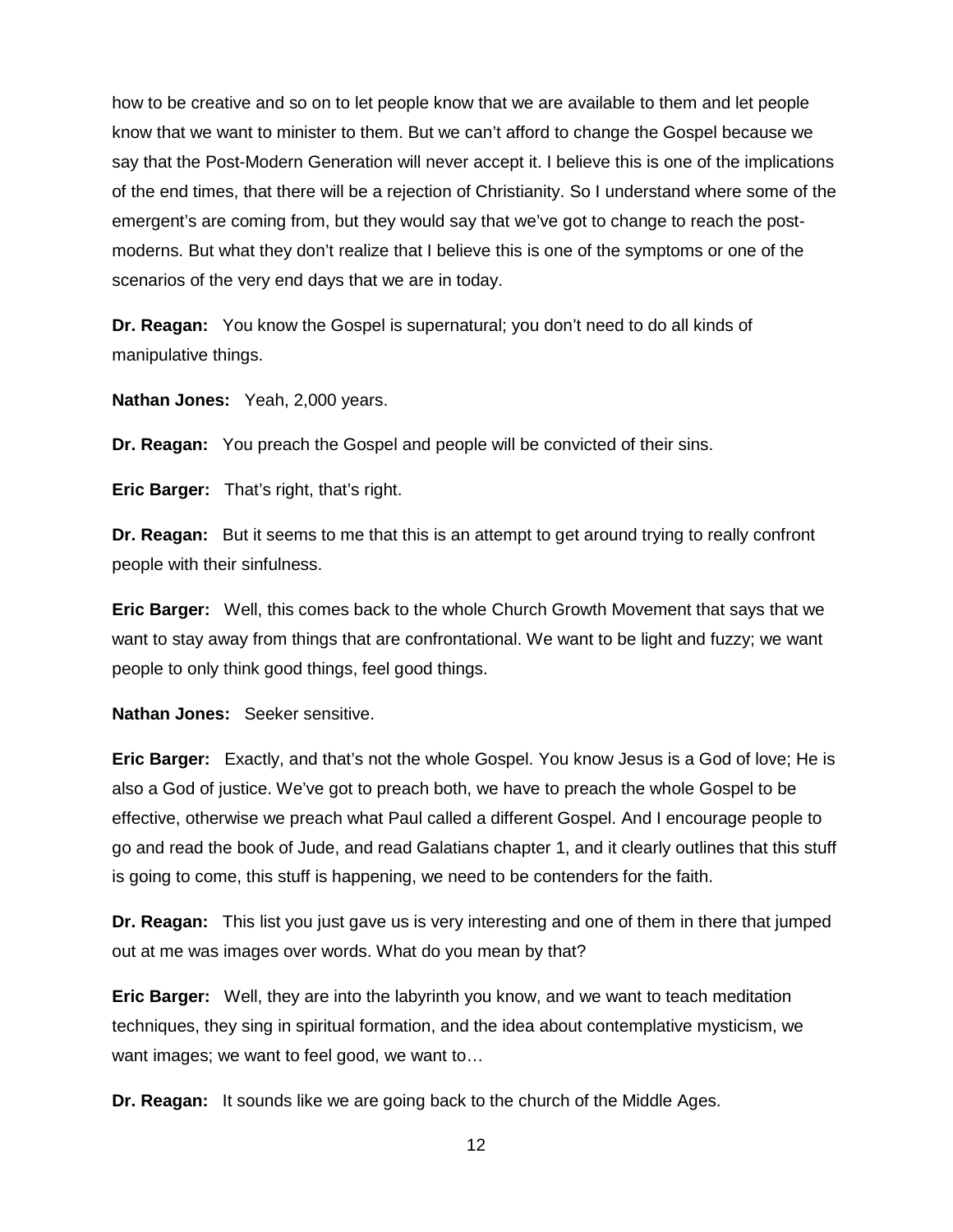**Eric Barger:** It really is.

**Dr. Reagan:** So physical over mental, there is no mental.

**Eric Barger:** Yes, and they would say, "Well the labyrinth was something the church used." I am saying, "Find it in the Bible for me."

**Dr. Reagan:** Yes, well I know of one "Evangelical Church," where the pastor suddenly announced one week that he had put up card tables in the foyer, and on each table was an icon a Greek Orthodox icon and he said, "Go and kneel at the table and there will be instructions on how to pray to the icon." This is an Evangelical Church.

**Eric Barger:** We are hearing this all over the place. I know of a church close to us right here in North Dallas, where we are at the moment and I am headquartered out in Rowlett, and have been in contact with a lot of people in this area. A medical doctor called me about what was going on in his former church, they were a church of about 800 or 900 people, they had shrunk to about 200. But he said that when you walk in the door the incense knocks you down on Sunday morning. They have candles that light the hallway all the way to the alter, where you are to pick up a stone and take the stone back to your seat and meditate on it.

**Dr. Reagan:** On the stone?

**Nathan Jones:** On a stone?

**Eric Barger:** I mean this is the kind of stuff that is happening today. And we focus on this stone, and focus on this stone.

**Dr. Reagan:** Rather than the Word of God.

**Eric Barger:** Exactly.

**Nathan Jones:** Yeah, we are supposed to meditate on the Bible.

**Eric Barger:** It is a abandoning of the Word of God to take up feelings, and take up images instead.

### **Part 3**

**Nathan Jones:** Welcome back to Christ in Prophecy and our discussion with Eric Barger on the Emergent Church Movement. Now Eric I have heard that your ministry has produced a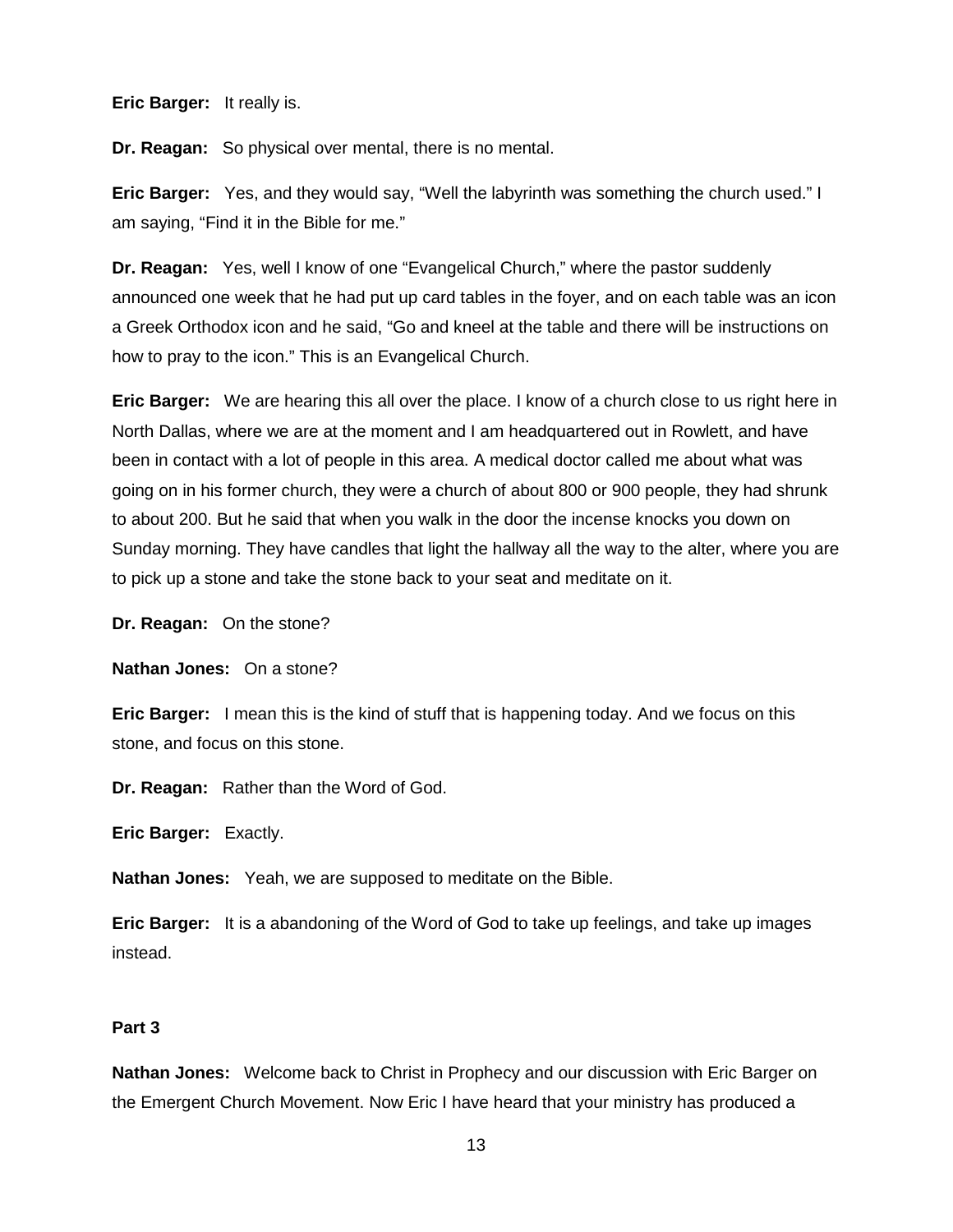video called, "The Errors of the Emergent Church." Would you tell us little about how we can get that?

**Eric Barger:** Sure, "The Errors of the Emergent Church," is over an hour long, and it deals with the doctrines, it deals with what the Emergent Church believes. I name names in it, lots of the leaders, quotes from the leaders. And above all it is a call for the Church to come back to the Scripture. I think it is an important piece of work and it is the first of the two videos, the second video is called, "Is Your Church New Age, Emergent, or Christian?" And that…

**Nathan Jones:** Hmmm, that would be handy.

**Eric Barger:** … asks the question because we quote New Age leaders, we quote Emergent leaders, and then we quote the Scripture. It is amazing how much the New Age quotes and the Emergent quotes could be interchangeable. And that is an hour long or so too. So those two are available on our website at ericbarger.com, and we have a number also I think we will probably put on the screen, 214-289-5244 that folks that don't have internet access can call that number.

**Dr. Reagan:** What about that brochure you showed us a few moments ago?

**Eric Barger:** "How to Spot the Emergent Church in Your Church," is a little quick and easy to read brochure, we have that on our website we would be glad to send them out if folks would want to ask for it. But folks can go to our website and print those out and hand them out to their friends, we encourage you to do that.

**Dr. Reagan:** Do you have a newsletter or mailing list that they can sign up for?

**Eric Barger:** We do, we do a print newsletter, we also do e-mail updates every other week.

**Dr. Reagan:** Okay.

**Eric Barger:** And you can find that all over our website, places to sign up, or they can call the 214-289-5244 phone number and do so.

**Dr. Reagan:** Great.

**Nathan Jones:** Excellent.

**Dr. Reagan:** Nathan, let's hear from you. How about telling our viewers about our website and how they can contact you with questions. And you've got about 2 minutes to do that in.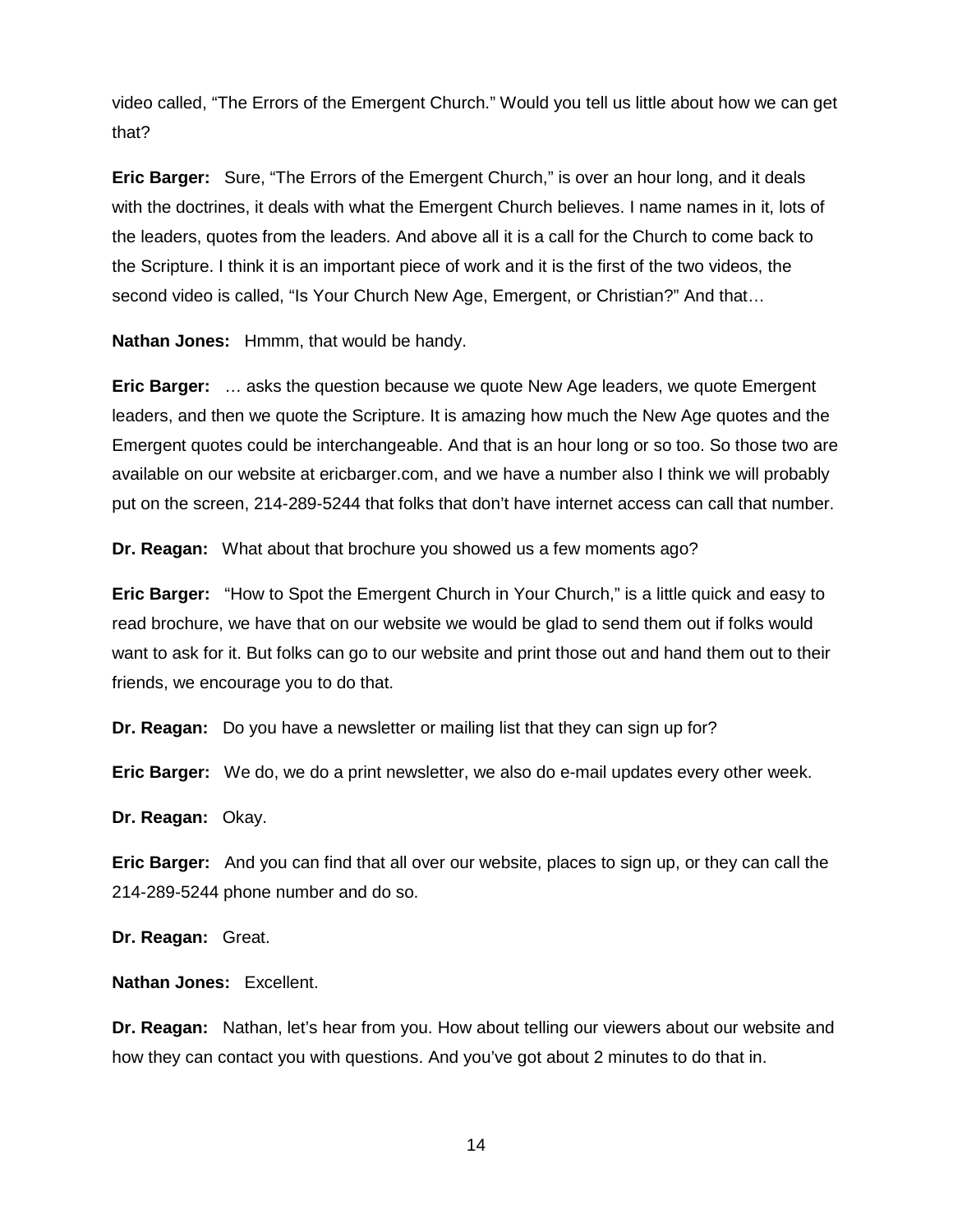**Nathan Jones:** Okay, I would like to introduce you and ask you to visit [www.lamblion.com](http://www.lamblion.com/) that is our website. If you want to know about Bible prophecy, apologetics, Emergent Church, watch our videos this TV show we put on there so you can watch that. We have an e-newsletter that goes out twice a month that gives you updates on what is going on in the world in the way of Bible prophecy. We have a blog called The Christ in Prophecy Journal just click discuss, or go to lamblion.us, and if you need a daily dose of Bible prophecy you can go there and we've got an active group of people that discuss. We also have a Facebook group called the Christ in Prophecy Facebook Group, and you can link through there through our discussion section on our website. There is over 4,000 people talking about Bible prophecy, sharing what is going on in the world, and encouraging each other. So if you live in a part of the world and that is the wonderful thing about web ministry, if you live in any parts of the world and you need to share, and be with other Christians where you are not getting that where you are, then please come visit us on [www.lamblion.com.](http://www.lamblion.com/)

**Dr. Reagan:** Now you can, a person can actually write in and ask you questions right?

**Nathan Jones:** Yes, if you have a question related to Bible prophecy please just click contact us on the top of any page on the website. The e-mail will come to me and I will try to answer your question the best I can, and Dr. Reagan will.

**Dr. Reagan:** And we have some of our videos, some our television programs in particular that people can watch on-line right?

**Nathan Jones:** For the last few years we have been compiling a lot of the Christ in Prophecy episodes, I think we are up to now 140 TV shows that you can watch on website.

**Dr. Reagan:** And our magazine can be read on-line.

**Nathan Jones:** All the Lamplighters for the last 10 or so years are also available. Most of the main articles are all on our website. It's just been a great opportunity to put that together, make it a great repository. And we are leaving it for those after the Rapture.

**Dr. Reagan:** You also have a store on there, don't you?

**Nathan Jones:** Yes, if you would like to purchase any of our videos or books, Conference videos anything like that, you can go to lamblionresources.com, or just click store on our main website, and please feel free to purchase. If you would like to give a donation to the ministry you can also do that through our resource website.